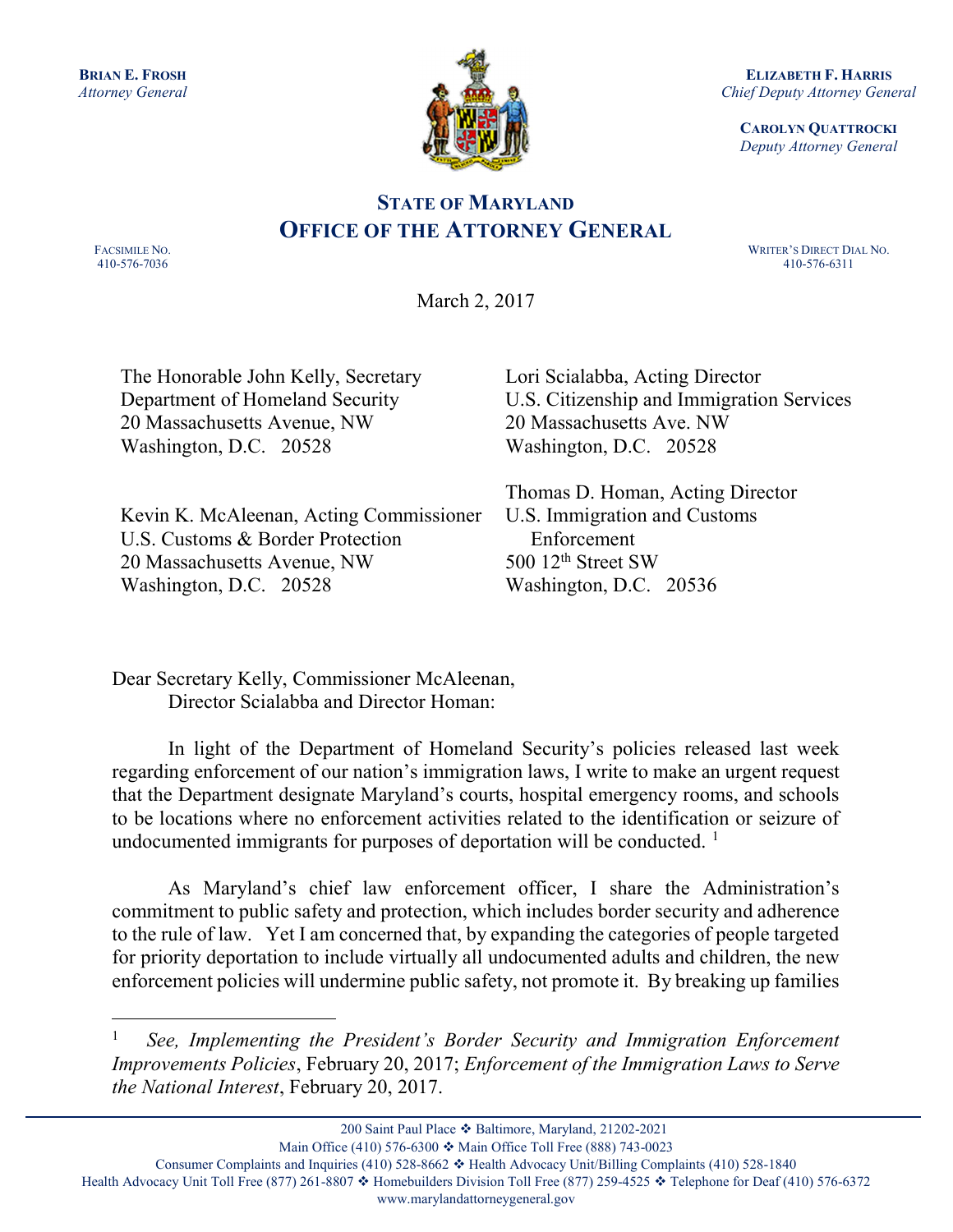March 2, 2017 Page 2

and sowing fear and apprehension throughout our immigrant communities, these new policies will discourage immigrants from seeking help or reporting criminal activity, with the result that our State and local law enforcement authorities will be deprived of the assistance they need to keep us safe. And by eliminating longstanding privacy protections put in place by President George W. Bush's administration, and increasing exponentially the "expedited removal" of immigrants without hearings and other due process protections, these policies may also run afoul of constitutional principles and laws protecting civil liberties.

Rather than advancing our common purpose to defend and protect the nation's safety and security, these new enforcement policies underscore the urgent need for, and moral imperative of, comprehensive immigration reform. As a country founded and nurtured by the ingenuity, diversity, and hard work of immigrants, we must demand of our leaders the courage and integrity to enforce security at our borders while at the same time addressing humanely and realistically the status of the millions who live, work, raise children, and make the vital contributions to our economy and civic institutions that are a hallmark of our strength as a diverse people.

As my office and others continue to assess the full impact and legality of these policies, my first priority is the safety of Marylanders who turn to the courts for protection against domestic violence and other crimes, and who seek urgent medical care in our hospital emergency rooms. I am concerned that the Administration's aggressive new policies will discourage the most vulnerable immigrants from seeking judicial protection and medical care, which will cause avoidable injuries and potentially even deaths. I ask that you take action to remove this immediate threat to the health and safety of immigrants in Maryland by declaring our courts and hospitals to be safe locations, where U.S. Immigration and Customs Enforcement and Customs & Border Protection authorities will not be allowed to identify and seize potential deportees. I seek the same assurances with respect to Maryland schools. Although the threat to public health and safety is not as immediate, the longer-term effects of discouraging immigrant children from attending school will be no less harmful and far-reaching.

The Administration's promulgation of enforcement policies that will compromise the security and well-being of all Americans cannot stand as a substitute for effective and comprehensive immigration reform. As we await congressional action on this national priority, I seek the Department of Homeland Security's commitment that it will take steps to ensure that Maryland's courthouses remain open to all victims of crime and violence, that our hospitals remain open to all who need life-saving medical care, and that our schools remain open to all children striving to attain an education.